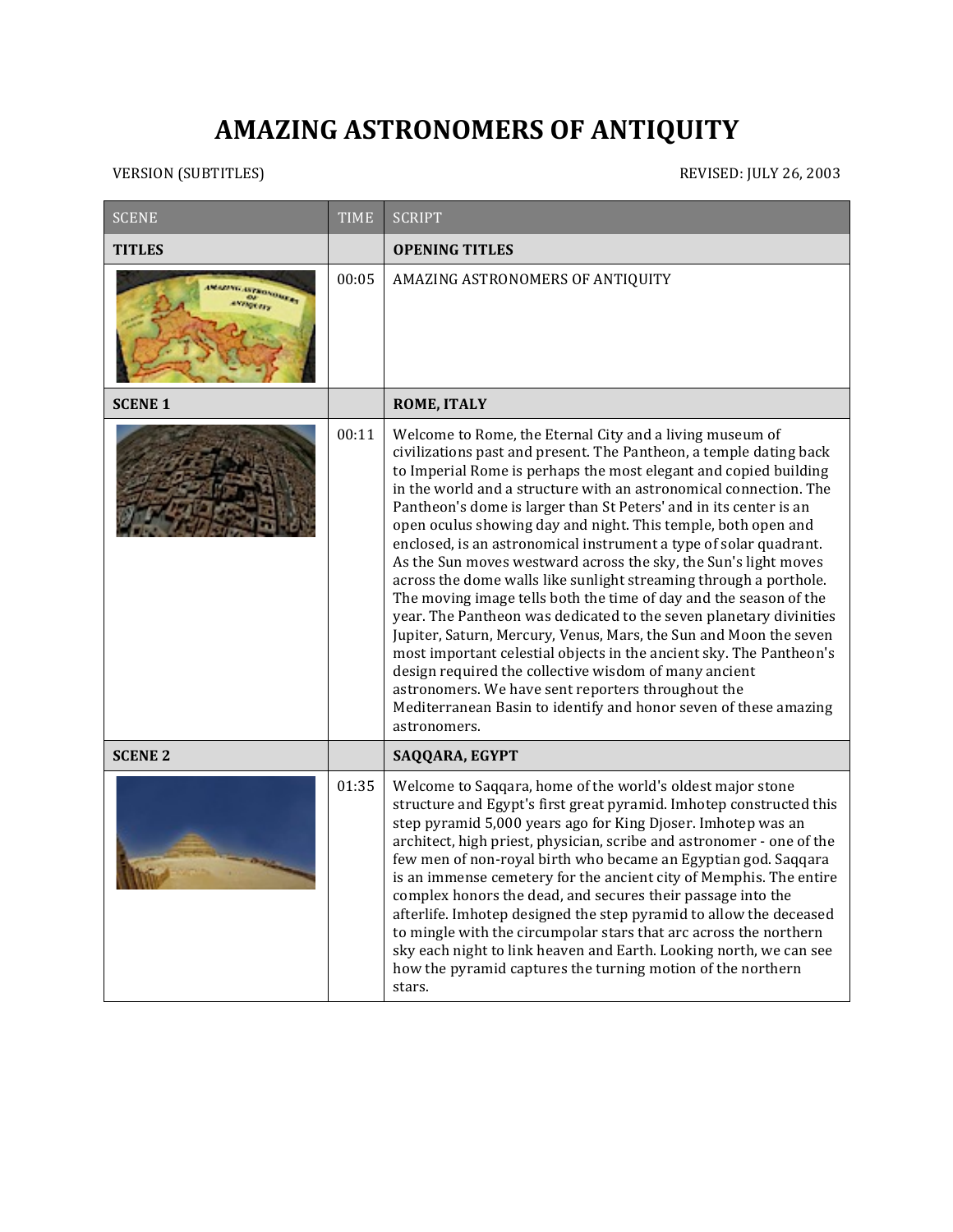|                | 02:26 | As a scientist and priest, Imhotep would have predicted and<br>monitored the flooding of the Nil With its annual flood, the Nile<br>River nourished Egypt for more than 5000 years. Along its banks,<br>ancient astronomer-priests observed the turning starfield from<br>dusk to dawn, looking for a sign to predict the yearly Nile flood.<br>Night after night they studied the constellation of the Egyptian god<br>Osiris, called Orion, the hunter, by the Greeks. They followed its<br>three stars in a row down toward the eastern horizon, lit by the<br>glow of dawn. Each day Orion would be a bit higher before dawn,<br>allowing astronomer-priests to see more stars below it in the<br>predawn sky.                                                                                                                                                                                                                                                                         |
|----------------|-------|--------------------------------------------------------------------------------------------------------------------------------------------------------------------------------------------------------------------------------------------------------------------------------------------------------------------------------------------------------------------------------------------------------------------------------------------------------------------------------------------------------------------------------------------------------------------------------------------------------------------------------------------------------------------------------------------------------------------------------------------------------------------------------------------------------------------------------------------------------------------------------------------------------------------------------------------------------------------------------------------|
|                | 03:08 | Finally one morning, they saw the bright star Sirius for the first<br>time. They realized that Sirius would be visible for the first time on<br>the same day each year, just after the summer solstice. This day<br>marked the beginning of a new year in the world's first solar<br>calendar. The first sighting of Sirius also promised that the<br>nourishing Nile flood would soon begin at the Egyptian capital of<br>Memphis.                                                                                                                                                                                                                                                                                                                                                                                                                                                                                                                                                        |
|                | 03:34 | Astronomer-priests could count the number of days between the<br>annual predawn appearances of Sirius. Year after year, the<br>counting continued until they were certain that the solar year is<br>365 and a quarter days long.                                                                                                                                                                                                                                                                                                                                                                                                                                                                                                                                                                                                                                                                                                                                                           |
|                | 03:49 | More than 2000 years ago, Julius Caesar visited Egypt and learned<br>how to make a calendar with 365 days each year, and an extra day<br>added every 4 years. The resulting Julian calendar became the<br>official calendar of western civilization until the 16th century. For<br>his discovery of the solar year, and the use of astronomy to design<br>pyramids and predict the Nile flood, we honor Imhotep<br>representing the Egyptian astronomer-priest as our first amazing<br>astronomer of antiquity.                                                                                                                                                                                                                                                                                                                                                                                                                                                                            |
| <b>SCENE 3</b> |       | TUNIS, TUNISIA                                                                                                                                                                                                                                                                                                                                                                                                                                                                                                                                                                                                                                                                                                                                                                                                                                                                                                                                                                             |
|                | 04:29 | Welcome to modern Tunis, site of ancient Carthage, and home of<br>our second amazing astronomer - the Phoenician mariner.<br>Phoenician sailors from the city of Tyre founded Carthage almost<br>3,000 years ago. Carthage soon became the commercial center of<br>the western Mediterranean, a position it retained until it was<br>destroyed by Rome. With its capable merchant marine and naval<br>fleet, Carthage controlled the passage between North Africa and<br>the island of Sicily. But its sailors explored far beyond these waters.<br>On the temple of Ba'al Hammon in Carthage, there was an<br>inscription, which began "The Voyage of Hanno, King of the<br>Carthaginians, to the Libyan regions of the Earth, beyond the Pillars<br>of Hercules" The text goes on to describe Hanno's journey<br>through the Straight of Gibraltar, known at the time as the Pillars of<br>Hercules, and along the west coast of Africa around Cape Verde and<br>perhaps to the equator. |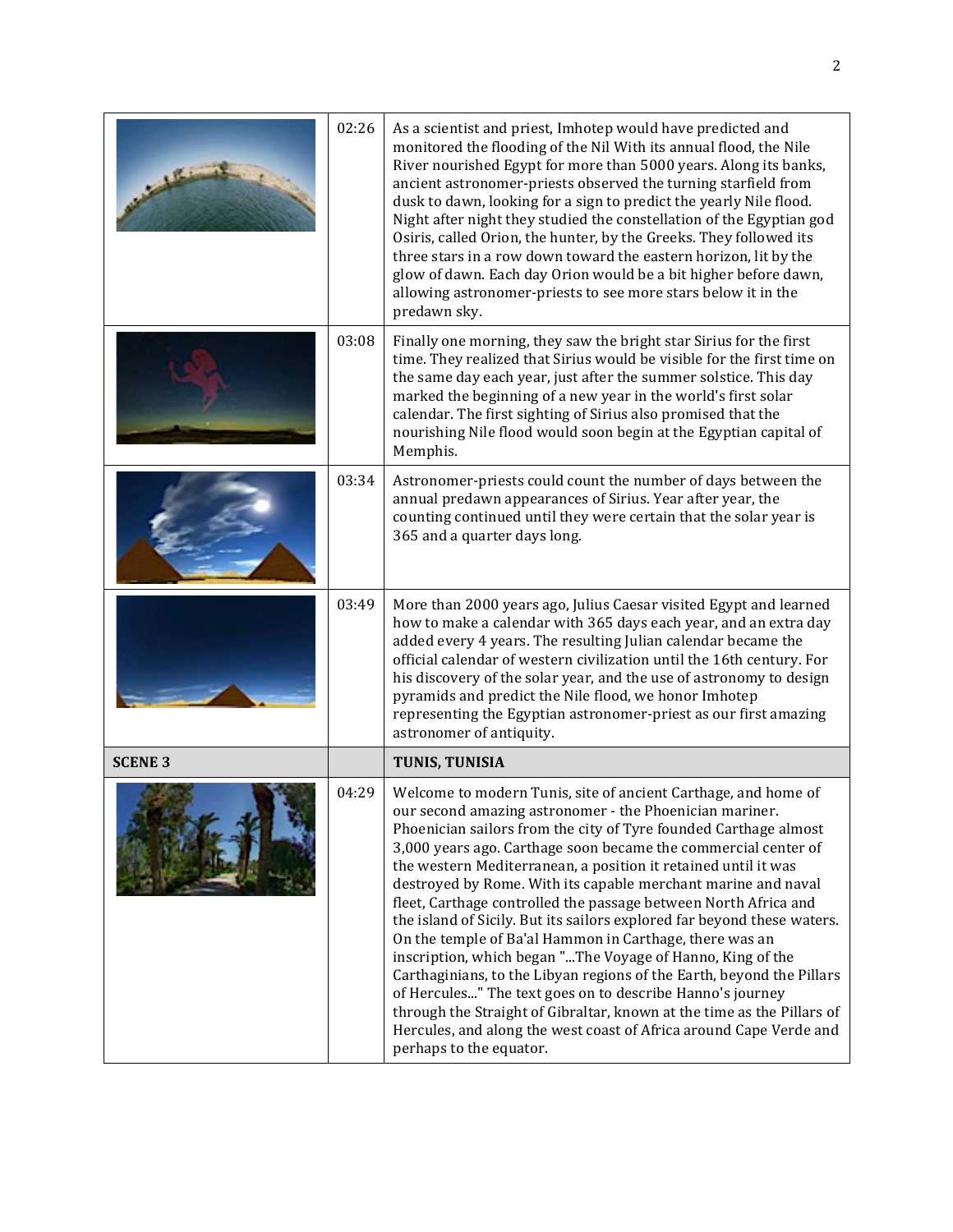|                | 05:34 | By day, Phoenician sailors navigated using landmarks along the<br>coastline. By night they became astronomers using the "Phoenician<br>star", also called the North Star in Ursa Minor, the constellation of<br>the Little Bear. They knew that this star would always be in the<br>northern sky. So they kept the North Star starboard, to their right<br>when they wanted to sail west. In contrast, if they wanted to sail<br>eastward, they oriented their ship so that the North Star would be<br>to their left on the port side. Other cultures gave the name<br>'Phoenike' to the Ursa Minor constellation pattern. The voyages of<br>Hanno illustrate how Phoenician navigators sailed around Africa,<br>discovering distant settlements on the western coast of the<br>continent. They may also have reached the British Isles. When they<br>sailed north toward England, sailors would see the North Star<br>rising over their bow. As they turned south, the North Star would<br>be behind them and would sink lower in the sky as they neared the<br>equator. |
|----------------|-------|---------------------------------------------------------------------------------------------------------------------------------------------------------------------------------------------------------------------------------------------------------------------------------------------------------------------------------------------------------------------------------------------------------------------------------------------------------------------------------------------------------------------------------------------------------------------------------------------------------------------------------------------------------------------------------------------------------------------------------------------------------------------------------------------------------------------------------------------------------------------------------------------------------------------------------------------------------------------------------------------------------------------------------------------------------------------------|
|                | 06:40 | For his skill in using the stars to explore new worlds, we recognize<br>Hanno, representing all Phoenician mariners, as one of the amazing<br>astronomers of antiquity.                                                                                                                                                                                                                                                                                                                                                                                                                                                                                                                                                                                                                                                                                                                                                                                                                                                                                                   |
| <b>SCENE 4</b> |       | ALEXANDRIA, EGYPT                                                                                                                                                                                                                                                                                                                                                                                                                                                                                                                                                                                                                                                                                                                                                                                                                                                                                                                                                                                                                                                         |
|                | 07:01 | Welcome to the modern Bibliotheca Alexandrina a modern library<br>and cultural center on the Mediterranean Sea at the mouth of the<br>Nile River. This library was built on the site of the ancient Royal<br>Library of Alexandria. At the time of Imperial Rome, this library<br>was the largest in the world with an estimated 500,000 scrolls. The<br>works of Aristarchus of Samos, our next amazing astronomer, were<br>archived here. Aristarchus was the first scientist to explain both<br>the Egyptian solar calendar and the role of the Pole Star in<br>navigation.                                                                                                                                                                                                                                                                                                                                                                                                                                                                                            |
|                | 07:39 | Aristarchus knew that the Earth was a sphere a curved globe rather<br>than a flat plane. Although his maps showed little beyond the lands<br>surrounding the Mediterranean, he believed that his world was<br>part of a giant turning globe.                                                                                                                                                                                                                                                                                                                                                                                                                                                                                                                                                                                                                                                                                                                                                                                                                              |
|                | 07:55 | To understand Aristarchus's explanation, imagine we could<br>observe the stars from inside the Earth, seeing the constellations<br>through the ghosted continents. The pole star lies directly over the<br>Earth's North Pole. Slowly, the Earth turns eastward and we see<br>that the Earth's North Pole does not move and the Pole Star does<br>not move either.                                                                                                                                                                                                                                                                                                                                                                                                                                                                                                                                                                                                                                                                                                        |
|                | 08:22 | We don't think of ourselves as moving, so let's stop the Earth and                                                                                                                                                                                                                                                                                                                                                                                                                                                                                                                                                                                                                                                                                                                                                                                                                                                                                                                                                                                                        |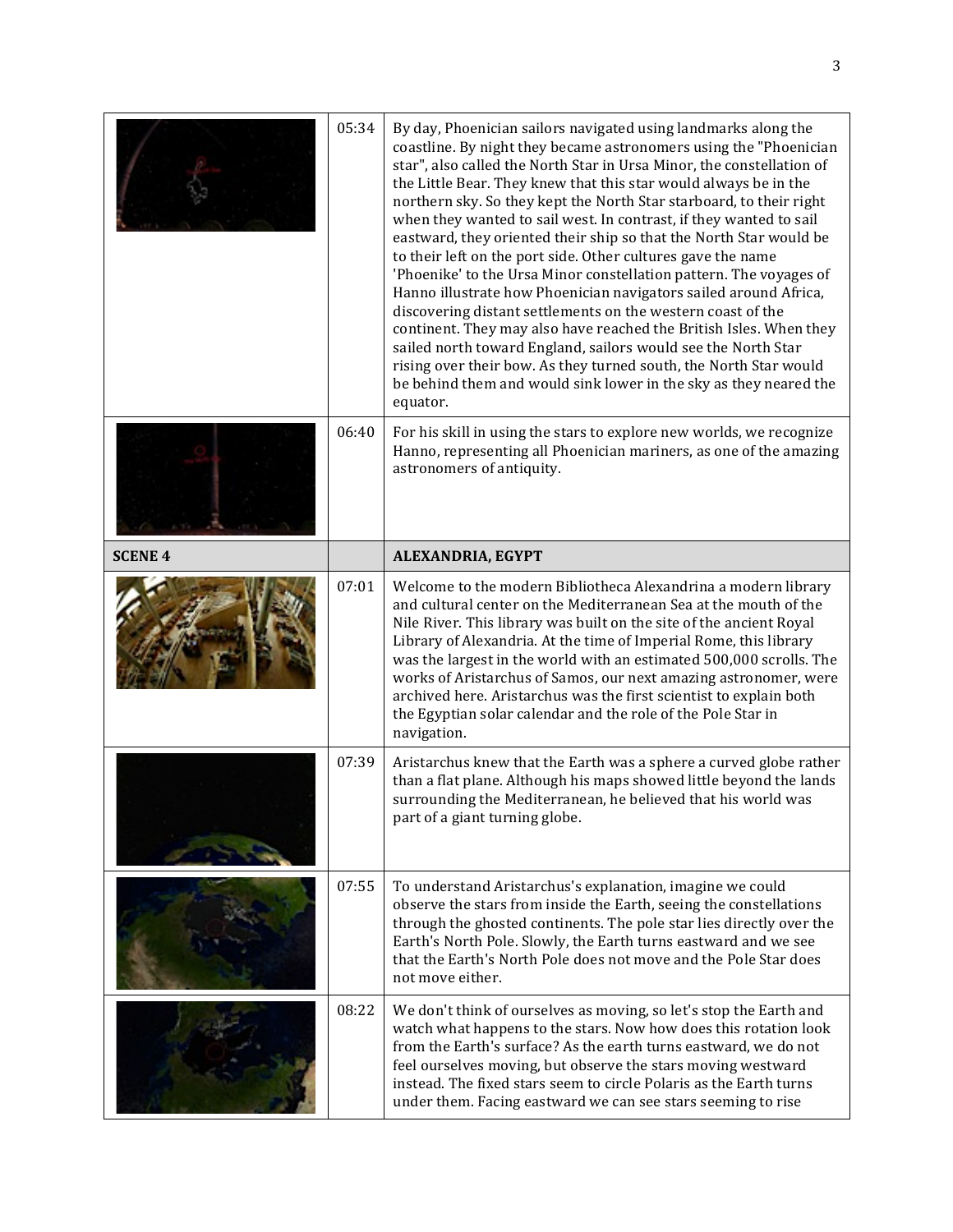|                |       | along the eastern horizon. Stars seem to set along the western<br>horizon. The Earth's rotation also causes the Moon and planets to<br>move westward with the starfield. This turning of the Earth also<br>results in the Sun rising in the East, and setting in the West,<br>bringing day and night to the planet. As impressive as this<br>discovery was, Aristarchus offered another, more startling theory -<br>one so radical that it would not be widely accepted for over 1500<br>years. He explained the Egyptian solar calendar by proposing that<br>the Earth circled the Sun once a year a moving Earth that not only<br>rotated on its axis, but also revolved around the Sun. |
|----------------|-------|--------------------------------------------------------------------------------------------------------------------------------------------------------------------------------------------------------------------------------------------------------------------------------------------------------------------------------------------------------------------------------------------------------------------------------------------------------------------------------------------------------------------------------------------------------------------------------------------------------------------------------------------------------------------------------------------|
|                | 09:34 | Aristarchus was the first scientist to propose a Sun-centered, or<br>heliocentric, solar system where the fixed stars and the Sun remain<br>stationary as the earth circles the Sun. Because he did not observe<br>the background stars shifting during the year, Aristarchus also<br>theorized that the sphere of fixed stars is so far away that the<br>distance between the Earth and Sun is insignificant. It was this<br>great distance, more than the Earth's motion that caused other<br>astronomers to reject his Sun-centered model.                                                                                                                                              |
|                | 10:10 | For his understanding of Moon phases and the rotation and<br>revolution of the Earth, Aristarchus is our next amazing<br>astronomer of antiquity.                                                                                                                                                                                                                                                                                                                                                                                                                                                                                                                                          |
|                |       |                                                                                                                                                                                                                                                                                                                                                                                                                                                                                                                                                                                                                                                                                            |
| <b>SCENE 5</b> |       | <b>ATHENS, GREECE</b>                                                                                                                                                                                                                                                                                                                                                                                                                                                                                                                                                                                                                                                                      |
|                | 10:30 | Welcome to Athens, capital of ancient Greek culture and<br>civilization. The Parthenon on top of the Acropolis faces east to<br>capture the first light of the rising Sun each day.                                                                                                                                                                                                                                                                                                                                                                                                                                                                                                        |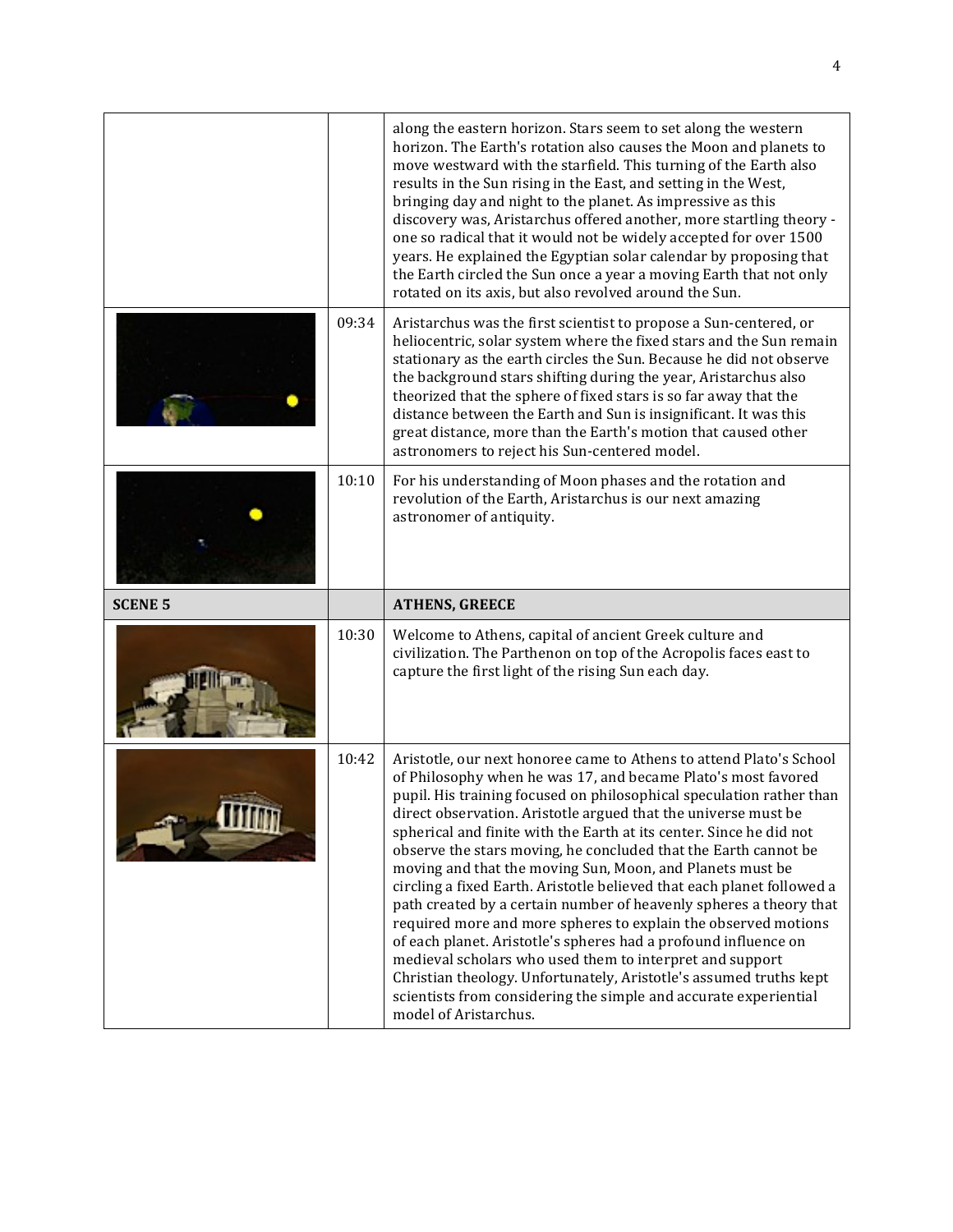|                | 11:53 | Nevertheless, Aristotle was an amazing astronomer because his<br>questions stimulated our quest to understand the structure of the<br>universe a quest that continues today.                                                                                                                                                                                                                                                                                                                                                             |
|----------------|-------|------------------------------------------------------------------------------------------------------------------------------------------------------------------------------------------------------------------------------------------------------------------------------------------------------------------------------------------------------------------------------------------------------------------------------------------------------------------------------------------------------------------------------------------|
| <b>SCENE 6</b> |       | <b>CYRENE, LIBYA</b>                                                                                                                                                                                                                                                                                                                                                                                                                                                                                                                     |
|                | 12:15 | Welcome to the ruins of Cyrene in eastern Libya. Eratosthenes, our<br>fifth amazing astronomer, was born in Cyrene when it was an<br>influential and wealthy Greek colony in North Africa. Founded over<br>2500 years ago, Cyrene was one of the principal cities of ancient<br>Greek culture. Its Temple of Zeus is the largest outside of Athens.                                                                                                                                                                                      |
|                | 12:38 | He compared observations of Sun shadows made at Alexandria<br>with observations made at Aswan, the first cataract of the Nile<br>River. Aswan is almost due south of Alexandria and is very close to<br>the Tropic of Cancer. Eratosthenes knew that the Sun is almost<br>directly overhead at noon in Aswan on the summer solstice, the<br>longest day of the year, when the Sun is highest in the sky. When<br>the Sun is straight up, vertical objects cast no shadow and the Sun's<br>light can reach the bottom of a vertical well. |
|                | 13:13 | On the same day in Alexandria, the Sun is not quite overhead at<br>noon. Objects cast small shadows. Eratosthenes measured the<br>angle of this shadow and realized that this angle was the angular<br>distance between Alexandria and Aswan, on a great circle of the<br>Earth.                                                                                                                                                                                                                                                         |
|                | 13:30 | Eratosthenes realized that the distance around the Earth was just<br>over 50 times the distance from Aswan to Alexandra. In this<br>manner, Eratosthenes makes a very accurate calculation for the<br>circumference of the Earth. Eratosthenes also observed lunar<br>eclipses and saw the shadow of the Earth on the Moon. From this<br>image, he determined the Moon's diameter is about one-fourth of<br>Earth's.                                                                                                                     |
|                | 13:57 | For his measurement of the true sizes of the Earth and Moon,<br>Eratosthenes is our next amazing astronomer of antiquity.                                                                                                                                                                                                                                                                                                                                                                                                                |
| <b>SCENE 7</b> |       | <b>NAPLES, ITALY</b>                                                                                                                                                                                                                                                                                                                                                                                                                                                                                                                     |
|                | 14:14 | Welcome to Naples, Italy, home of the National Archeological<br>Museum. Inside is a Greek sculpture of the god Atlas carrying a<br>globe on his shoulder. It is not an Earth globe, but a globe of the<br>starfield. This very accurate celestial globe is probably based on the<br>star map of Hipparchus, our next amazing astronomer.                                                                                                                                                                                                 |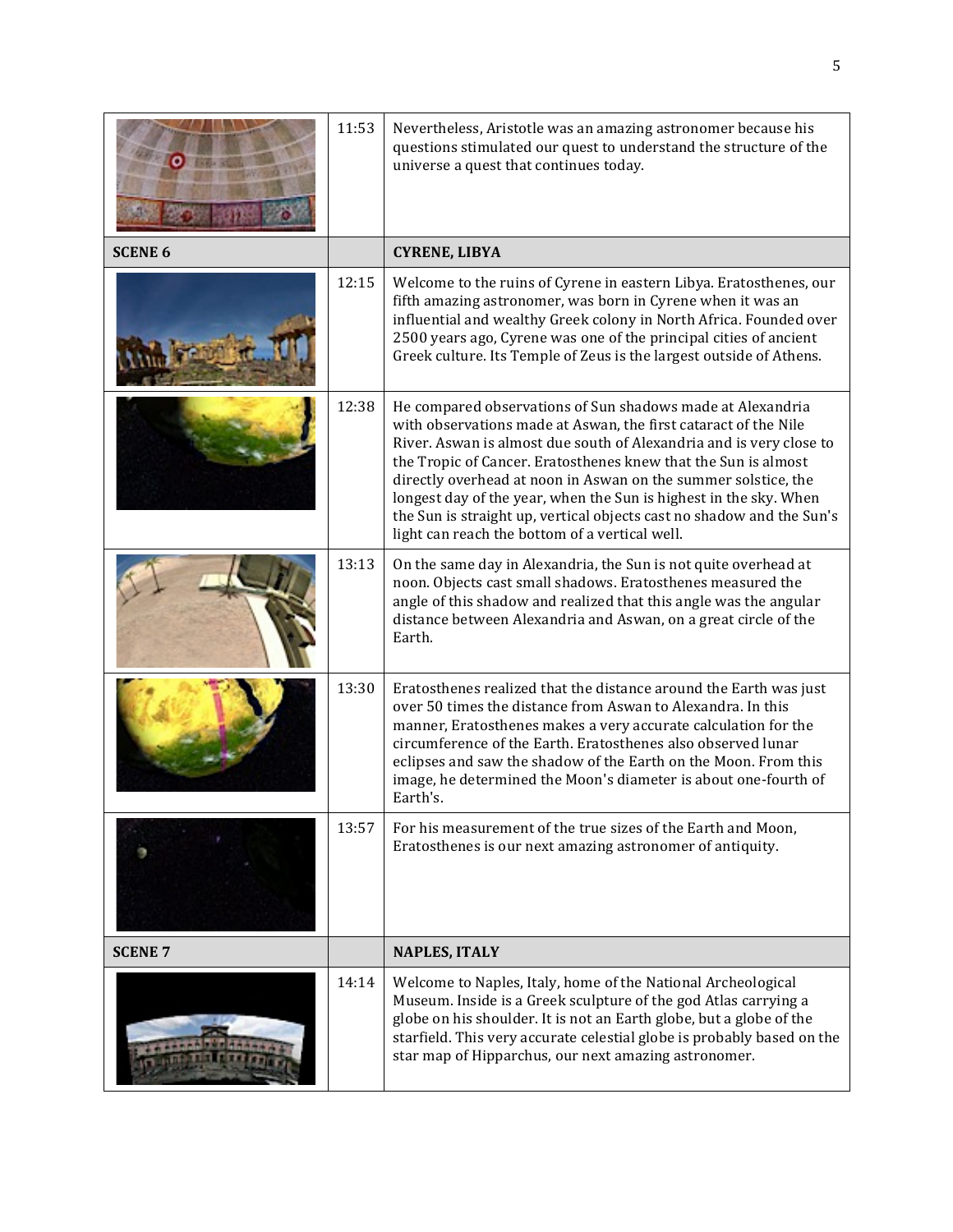|                | 14:35 | We can imagine this celestial globe all around us. The<br>constellations mapped by Hipparchus cover all of the sky that<br>could be seen from the Mediterranean. He cataloged all the Zodiac<br>patterns, the constellations near the North Pole, and many other<br>patterns throughout the sky. Using the astrolabe that he invented,<br>Hipparchus produced the first accurate star map with over 850<br>stars, ranked on the brightness scale we still use today.                                                                                                                                  |
|----------------|-------|-------------------------------------------------------------------------------------------------------------------------------------------------------------------------------------------------------------------------------------------------------------------------------------------------------------------------------------------------------------------------------------------------------------------------------------------------------------------------------------------------------------------------------------------------------------------------------------------------------|
|                | 15:04 | The Hipparchus globe also shows the celestial equator, a great<br>circle in the sky lying directly over the Earth's equator as well as<br>the zodiac path marking the Sun's position each day of the year.<br>The Sun is at this intersection on the Vernal equinox in March of<br>each year.                                                                                                                                                                                                                                                                                                         |
|                | 15:23 | Over 2,000 years ago a cargo ship sailing from Rhodes to Rome<br>sank with its cargo of luxury items, and among the statues and<br>vases was an incredible astronomical device called the Antikythera<br>Mechanism. Crusted over by 2,000 years at the bottom of the sea, it<br>is difficult to see the traces of gear wheels and written scales. X-<br>rays show the remains of at least 30 interlocking wheels turned by<br>a hand crank.                                                                                                                                                           |
|                | 15:53 | On the front of the mechanism are two metal dials, one inside the<br>other, showing the Zodiac and the days of the year. Metal pointers<br>indicate the positions of the Sun, the Moon and the five planets<br>visible to the naked eye on a given date. When the crank is turned,<br>all the gears start to move. The Moon dial makes twelve turns while<br>the Sun gear turns only once.                                                                                                                                                                                                            |
|                | 16:18 | Through a small window, another dial brings up the correct view of<br>the Moon. Separate dials display the position of each planet. The<br>device could also have predicted solar and lunar eclipses. It's a<br>mechanical wonder requiring a very detailed and accurate<br>knowledge of motions in the solar system. This precision<br>technology did not reappear until the mechanical clocks of<br>medieval Europe.                                                                                                                                                                                |
|                | 16:44 | The accurate astronomy in this device is based on knowledge<br>compiled by Hipparchus and taught to his followers on Rhodes.<br>Hipparchus also calculated the distance to the Moon and the length<br>of the solar year to within 6 and a half minutes. He was perhaps the<br>greatest scientific astronomer of antiquity.                                                                                                                                                                                                                                                                            |
| <b>SCENE 8</b> |       | ALEXANDRIA and then LEPTIS MAGNA, LIBYA                                                                                                                                                                                                                                                                                                                                                                                                                                                                                                                                                               |
|                | 17:06 | We return to the ancient Library of Alexandria to study the works<br>of our final amazing astronomer, Claudius Ptolemy. Ptolemy lived<br>in Alexandria during Imperial Rome and had access to the<br>extensive works of the Royal Library. He relied heavily on the<br>findings of Hipparchus and quoted him often. He also accepted<br>Aristotle's Earth-centered universe without question. Ptolemy<br>produced two major textbooks, an astrological text defining the<br>western zodiac with its 12 familiar constellations, and an<br>astronomical text, the Almagest. The Almagest explained and |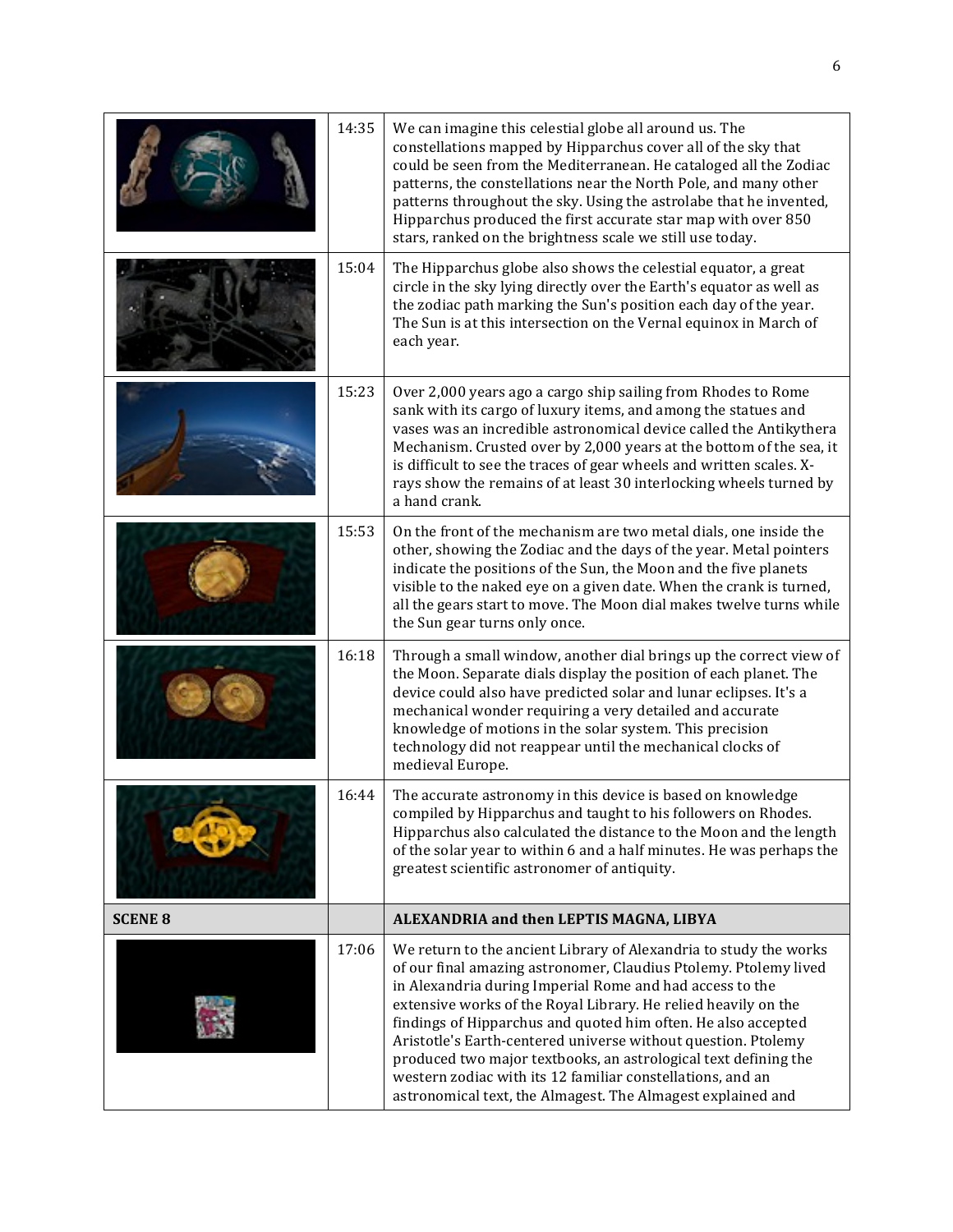|                |       | predicted motions of the Sun, Moon, and planets based on an<br>elaborate system of circles in an Earth-centered universe. Using his<br>system, astronomers and astrologers alike could determine the<br>positions of heavenly bodies far into the past or future. Of all the<br>amazing astronomers, Ptolemy probably made the greatest impact<br>on every day Roman life. Leptis Magna in northern Africa is one of<br>the best-preserved cities of Imperial Rome.                                                                                                                                                                                                                                                                                                                |
|----------------|-------|------------------------------------------------------------------------------------------------------------------------------------------------------------------------------------------------------------------------------------------------------------------------------------------------------------------------------------------------------------------------------------------------------------------------------------------------------------------------------------------------------------------------------------------------------------------------------------------------------------------------------------------------------------------------------------------------------------------------------------------------------------------------------------|
|                | 18:16 | In their everyday lives, the citizens of Leptis Magna and most of<br>Imperial Rome were probably more aware of Ptolemy's astrology<br>than his astronomy. Affluent Romans incorporated astrology into<br>every aspect of their lives, from religion to politics and daily affairs.<br>Pompey, Mark Anthony, and Octavian all used astrologers.<br>Octavian, when he became the Emperor Augustus, had coins<br>minted with the symbol of his Moon sign, Capricorn.                                                                                                                                                                                                                                                                                                                  |
|                | 18:47 | The Roman Emperor Septimus Severus was born in Leptis Magna<br>and honored by this magnificent triumphal arch. He married the<br>daughter of a Syrian priest. Soon Syrian Sun worship became the<br>official religion of the Empire, eventually displacing the Greek gods.<br>When Sun worship became the state religion, the Emperor was<br>identified with the Sun and astrology and astrological symbolism<br>formed an integral part of government policy. The heavens were<br>thought to control the Earthly affairs of Imperial Rome. For<br>collecting and synthesizing astronomy and astrology knowledge,<br>Claudius Ptolemy has perhaps played the greatest role in reaching<br>the public and in preserving the discoveries of the amazing<br>astronomers of antiquity. |
|                |       |                                                                                                                                                                                                                                                                                                                                                                                                                                                                                                                                                                                                                                                                                                                                                                                    |
| <b>SCENE 9</b> |       | <b>PARTHENON</b>                                                                                                                                                                                                                                                                                                                                                                                                                                                                                                                                                                                                                                                                                                                                                                   |
|                | 19:38 | Seven astronomers and seven amazing contributions: the Egyptian<br>astronomers like Imhotep who developed a solar calendar, the<br>Phoenician Hanno who sailed by the stars, Aristarchus with his<br>Sun-centered solar system, the philosopher Aristotle, Eratosthenes<br>who measured the Earth's size, Hipparchus with his eclipse tables<br>and star maps, and the astronomy writings of Claudius Ptolemy.<br>Their legacy would extend through the dark ages to the present.                                                                                                                                                                                                                                                                                                  |
|                | 20:09 | At the Museum's George Observatory, visitors see a beautiful starry<br>night. almost as dark and clear as the heavens of antiquity with star<br>patterns and motions unchanged in thousands of years. Every day<br>we use ancient astronomy watching sunrises, sunsets and Moon<br>phases, counting days, months, and years, predicting the seasons<br>and eclipses, and gazing at the stars overhead, all a legacy of the<br>Amazing Astronomers of Antiquity.                                                                                                                                                                                                                                                                                                                    |
| <b>CREDITS</b> |       | <b>ENDING CREDITS</b>                                                                                                                                                                                                                                                                                                                                                                                                                                                                                                                                                                                                                                                                                                                                                              |
| Copyright      | 20:40 | 2008, The Houston Museum of Natural Science                                                                                                                                                                                                                                                                                                                                                                                                                                                                                                                                                                                                                                                                                                                                        |